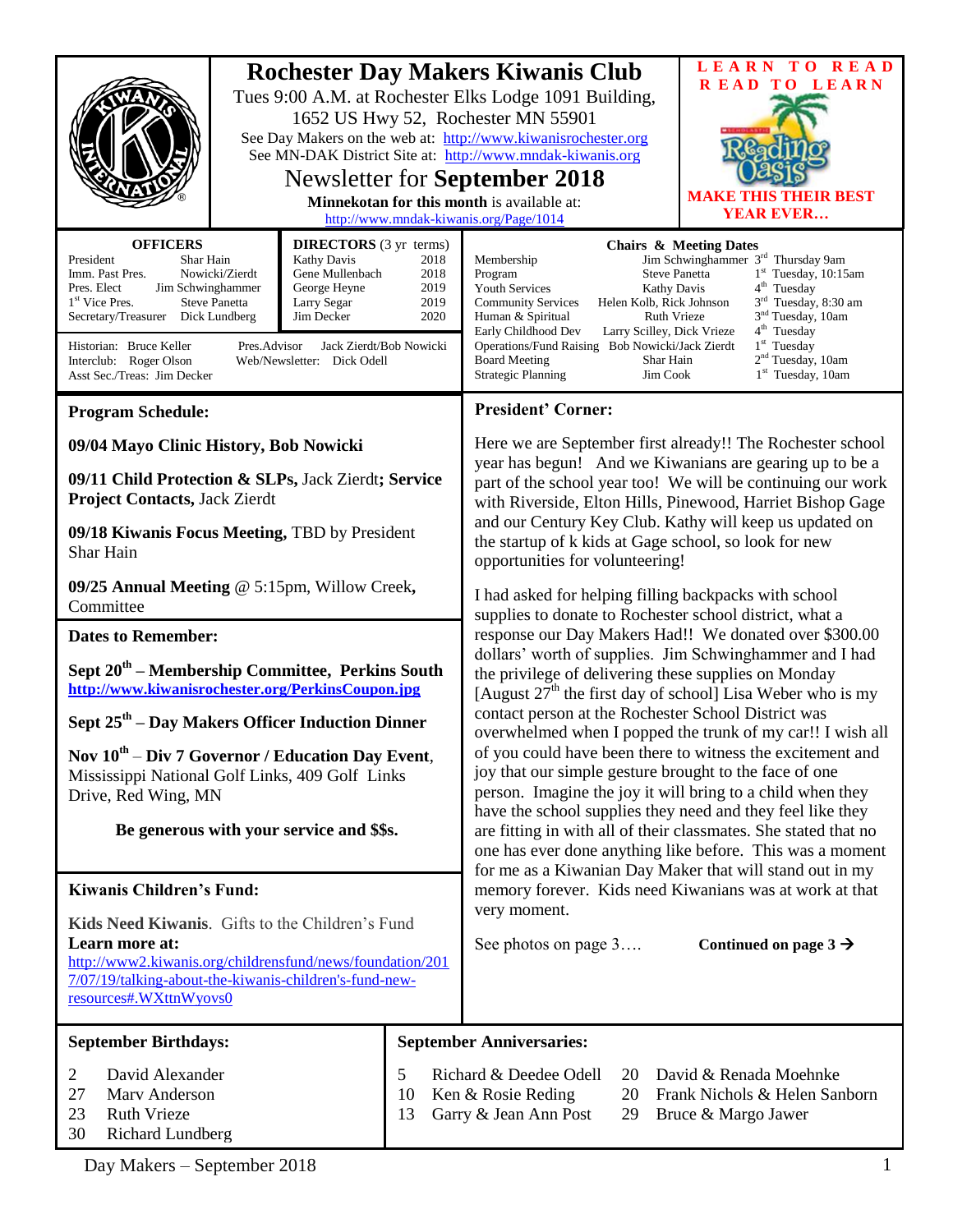#### **Secretary/Treasurer's Report – 08/14/2018**

| <b>Bank Balance 7/31/2018:</b> | \$21,080.95  |
|--------------------------------|--------------|
| <b>Bike Repair Fund:</b>       | 46.10<br>SS. |
| Charitable Account             | \$6,154.91   |
| Administrative Fund:           | \$5,782.85   |
| Service Fund:                  | \$10,086.71  |

**July Service Hour Statistics:** 819 hours by 38 members, 62% Participation.

## **August Board Meeting Summary**

Herberger's is going out of business and our long time; twice a year fundraiser goes with them. Our 2017/2018 Service Account budget has income of \$1,850 allocated to this fundraiser. The Operations Committee will need to replace this Service Account income for the 2018/2019 Kiwanis year. A "Grocery Run" Fund Raiser was discussed. **This item will continue to be pursued.**

Next year will our clubs  $25<sup>th</sup>$  anniversary, (July 26, 2019). An Ad Hoc committee of Shar Hain, Richard Lundberg, Bob Nowicki, and Jack Zierdt will begin making plans for a celebration. A line item will be included, in the 2018/2019 budget, for expenses. Bob Nowicki will update our club's history. A venue will be reserved soon.

The board needs to appoint a member, or members, to oversee our clubs participation in the Kiwanis Charitable and Educational Corp. of Rochester, MN. Bob Lahtinen has been serving in this capacity. Jim Decker and Larry Segar have stepped up to fill this responsibility.

At the July Board Meeting, it was brought up, by Dick Odell, that some of our members are not aware of the basics of Kiwanis. This will be addressed during the third meeting of each month, during the next Kiwanis year, which starts on October 1, 2018.

Our club's annual Valentines Day Chanhassen Trip is in need of a new leader. A vote was taken at the August  $14<sup>th</sup>$  club meeting to determine whether club members wish to continue this tradition. The vote was 14 yes, and 19 no. The board did not take any action. The deposit to hold our reservation is due.

There is a new non-profit Child Care Center being established, that will be using space at Christ United Methodist Church. They are looking for volunteers. No action was taken on making this a Club Service Project.

Continued next column  $\rightarrow$ 

# **Secy/Treas Report: (Continued)**

There was discussion concerning starting a new K-Kids Club at Gage Elementary School. We have already established a Reading Oasis there.

Our sponsored Key Club at Century High School has not been involved at the MN/DAK district level for a few years. MN/DAK would like to see this club active at the District level.

The board approved a motion **t**hat our clubs budgeted amount, for the District Convention, be divided equally between attendees Shar Hain, Dick Odell, Jim Schwinghammer and Judy Zierdt.

# **COMMITTEE REPORTS**

**Community Service-** Quarterly dates will be established for our clubs volunteering at Saturday Noon Meals.

**Early Childhood Development-** Inventory of reading books at The Place on October 3<sup>rd</sup>. A letter, to parents, will be inserted in the books emphasizing the importance of reading to their children.

**Human & Spiritual Values-** A card was sent to Larry Segar. The Circle of Three is not currently working.

**Membership-** Investigating establishing sub clubs at Shorewood and Madonna Towers, Corporate Memberships, and using our table placards at Charlie's. Creating bookmarks, promoting our club, that can be used when books are sold at the Friends of the Library Bookstore at RPL.

**Operations/Social Media/Web Site/Fund Raising-**Looking at new fund-raising ideas. Web Site and Social Media ideas are being pursued.

**Program-** Making preparations for the September Annual Banquet.

**Youth Services-** Edie Schultz is stepping down at Harriet Bishop School. No replacement has been named to date.

# **Richard E. Lundberg**, Secretary

# **MN-Dak District Awards:**

The MN-Dak District Awards are described and list the awardees at: <https://mndak.portalbuzz.com/Page/24948>

Historical awardees are also listed for several years back.

**Dick Odell**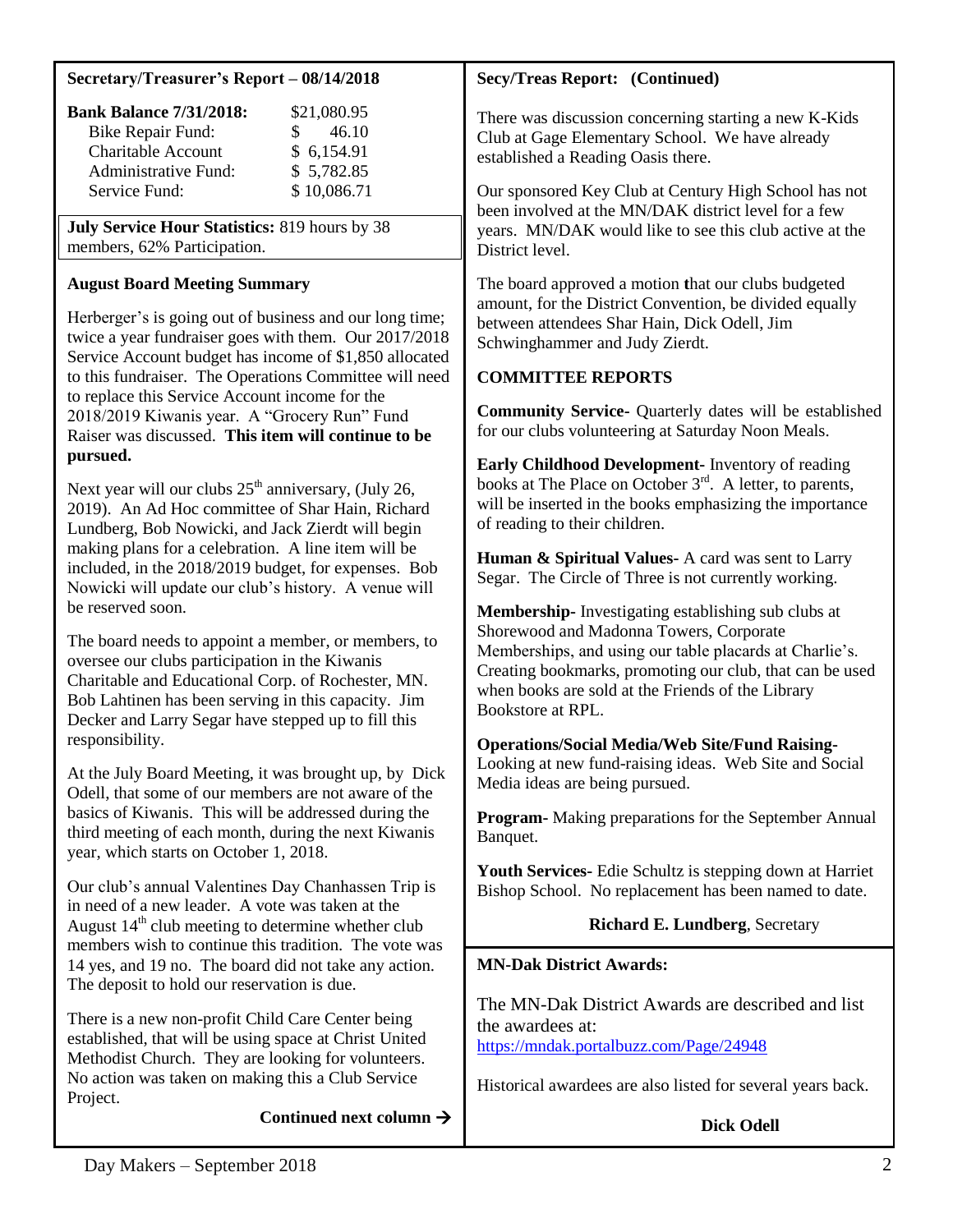**Presidents Corner:** Continued from page 1



Did each committee chairperson submit your budget for the upcoming year? If not please do so ASAP to Richard.

With the recent closing of Herberger's store we lost a great fundraiser for our club. Jack Zierdt shared a fundraising idea that the Spring Valley club has done for many years. A rose sale. now who doesn't like to give or get flowers! With the assistance of the Spring Valley club Jack kicked of Day Makers first Rose sale! One Hundred Sixteen Dozen Roses ordered for delivery October  $4<sup>th</sup>$ . Way to go Day Makers! With a profit of seven dollars and fifty cents per dozen, you do the math!

Our Annual Banquet will be Tuesday evening September 25<sup>th</sup>at the Willow Creek Golf course. You don't want to miss it, well have good food, a good program silent auction, door prizes and maybe we could talk Curt into doing a few live auction items. What do you think Curt?

This being September This is my last article in the Presidents corner. I want to Thank each one of you for the opportunity to serve as your president this last year. I have learned so much from each and everyone of you, developed more special relationships, laughed so hard tears have flown. Thanks Fred and Herb for that! I wish I could list all the ways each one of you have impacted my life but this a article with limited space! Just like our meetings!

Thank you for all the great memories and thank you for all you do for your community

Sincerely,**Shar Hain** President, 2017-2018

## **Buddy Benches at Harriet Bishop:**

Harriet Bishop K-Kids - The benches purchased by the K-Kids last year were installed this week at Bishop next to two of the playground equipment areas.



The bright red color really makes them stand out and provide something these kids can be proud of for years to come.



It also should provide incentive for this year's group for what can be accomplished. Raising **\$1800.00** is no easy task and our club can be proud of our contribution. Do you remember the "funny hat day" fund raiser we had at our Day Makers Club meeting? See page 4 April 2018 DM Newsletter for beginning of the story. [http://www.kiwanisrochester.org/Newsletter04\\_18.pdf](http://www.kiwanisrochester.org/Newsletter04_18.pdf)

Many thanks to Day Makers contributors… fun time. **Rick Johnson**

### **Kiwanis MN-Dak Convention – Aug 2018**

Day Makers who attended this year's convention were Shar Hain, Jim Schwinghammer, Jack and Judy Zierdt and Dick Odell. Ask any of us if you want more information on the convention. Some convention photos are on page 4 and there is a link to all the convention photos. A great time was had by all !

**Dick Odell**